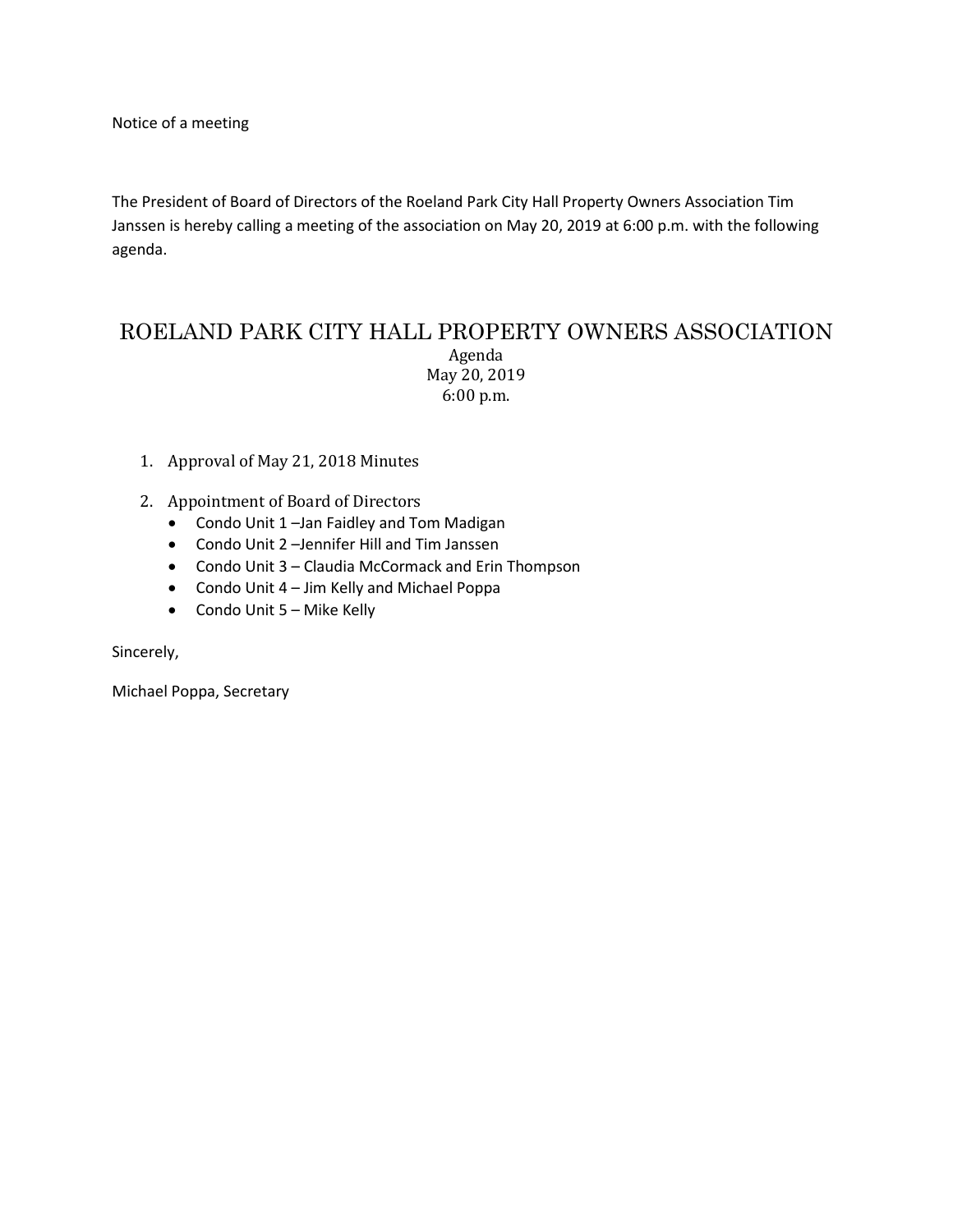Notice of a meeting

The President of Board of Directors of the Roeland Park City Hall Property Owners Association Tim Janssen is hereby calling a meeting of the Board of Directors on May 20, 2019 at 6:00 p.m. with the following agenda.

# ROELAND PARK CITY HALL PROPERTY OWNERS ASSOCIATION

Board of Directors Meeting Roeland Park City Hall Property Owners Association Agenda May 20, 2019 6:00 p.m.

- 3. Approval of May 21, 2018 Minutes
- 1. Election of Officers. President, Vice President and Secretary/Treasurer
- 2. Adoption of 2020 Budget

Sincerely,

Michael Poppa, Secretary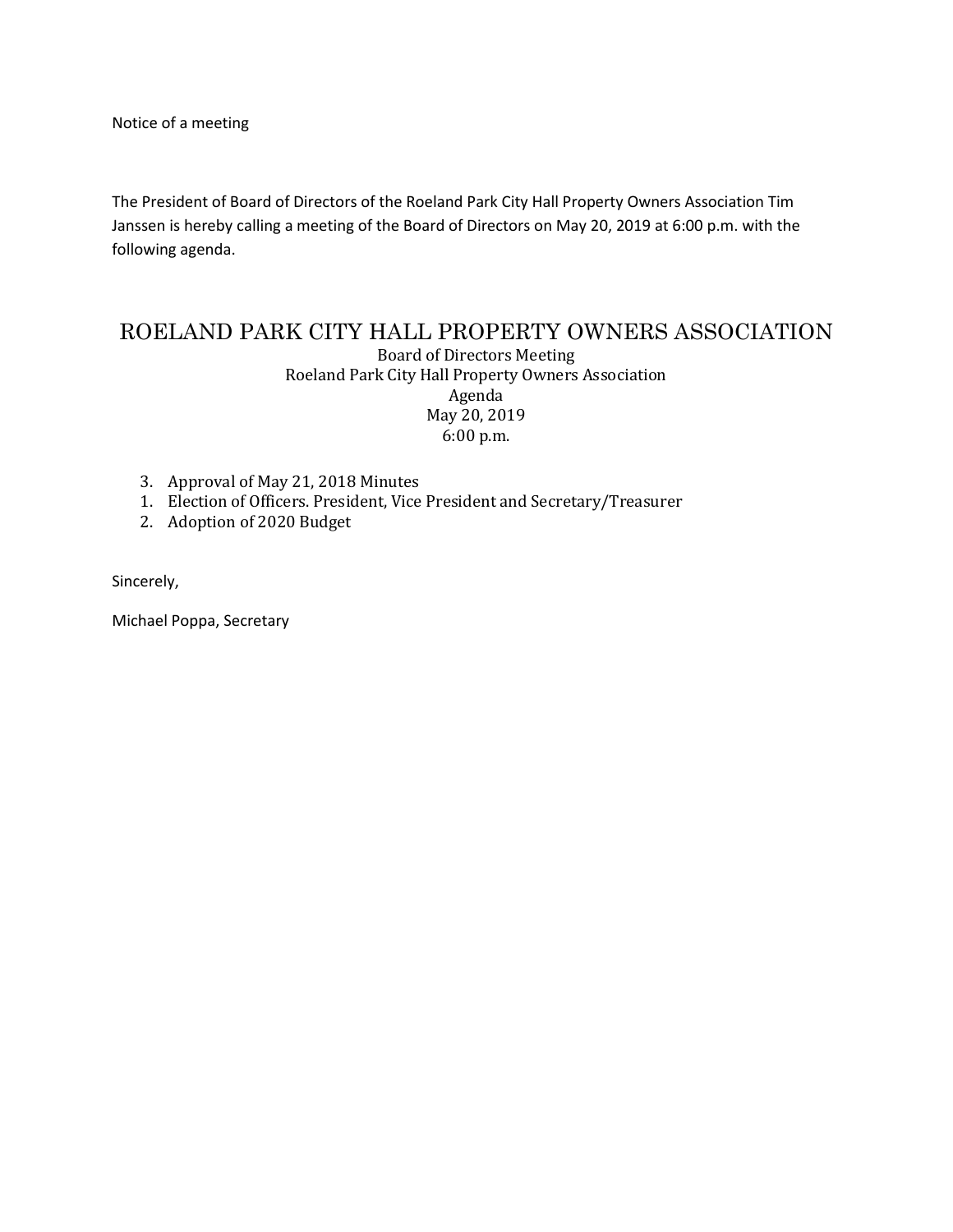# ROELAND PARK CITY HALL PROPERTY OWNERS ASSOCIATION Minutes of Special Meeting of Association May 21, 2018 6:00 p.m.

The Roeland Park City Hall Property Owners Association met on May 21, 2018 at the Roeland Park City Hall, 4600 West 51st Street. Tim Janssen declared that a quorum was present and called the meeting to order at 6:00 p.m.

## **1. Approval of May 15, 2017 Minutes**

MOTION: COUNCILMEMBER THOMPSON MADE A MOTION, SECONDED BY COUNCILMEMBER FAST TO APPROVE THE MINUTES. MOTION CARRIED.

#### **2. Appointment of Board of Directors**

Condo Unit 1 –Becky Fast and Tom Madigan Condo Unit 2 –Jennifer Hill and Tim Janssen Condo Unit 3 – Claudia McCormack and Erin Thompson Condo Unit 4 – Jim Kelly and Michael Poppa Condo Unit 5 – Mike Kelly

### MOTION: COUNCILMEMBER FAST MADE A MOTION, SECONDED BY COUNCILMEMBER THOMPSON TO APPROVE THE BOARD OF DIRECTORS. MOTION CARRIED.

#### MOTION: COUNCILMEMBER THOMPSON MADE A MOTION, SECONDED BY COUNCILMEMBER HILL TO ADJOURN. MOTION CARRIED.

### **Adjournment 6:02 p.m.**

### ROELAND PARK CITY HALL PROPERTY OWNERS ASSOCIATION

## Minutes of the Board of Directors May 21, 2018 6:02 p.m.

The Roeland Park City Hall Property Owners Association Board of Directors met on May 21, 2018 at the Roeland Park City Hall, 4600 West 51<sup>st</sup> Street. Tim Janssen declared that a quorum was present and called the meeting to order at 6:00 p.m.

### **1. Approval of May 15, 2017 Minutes –**